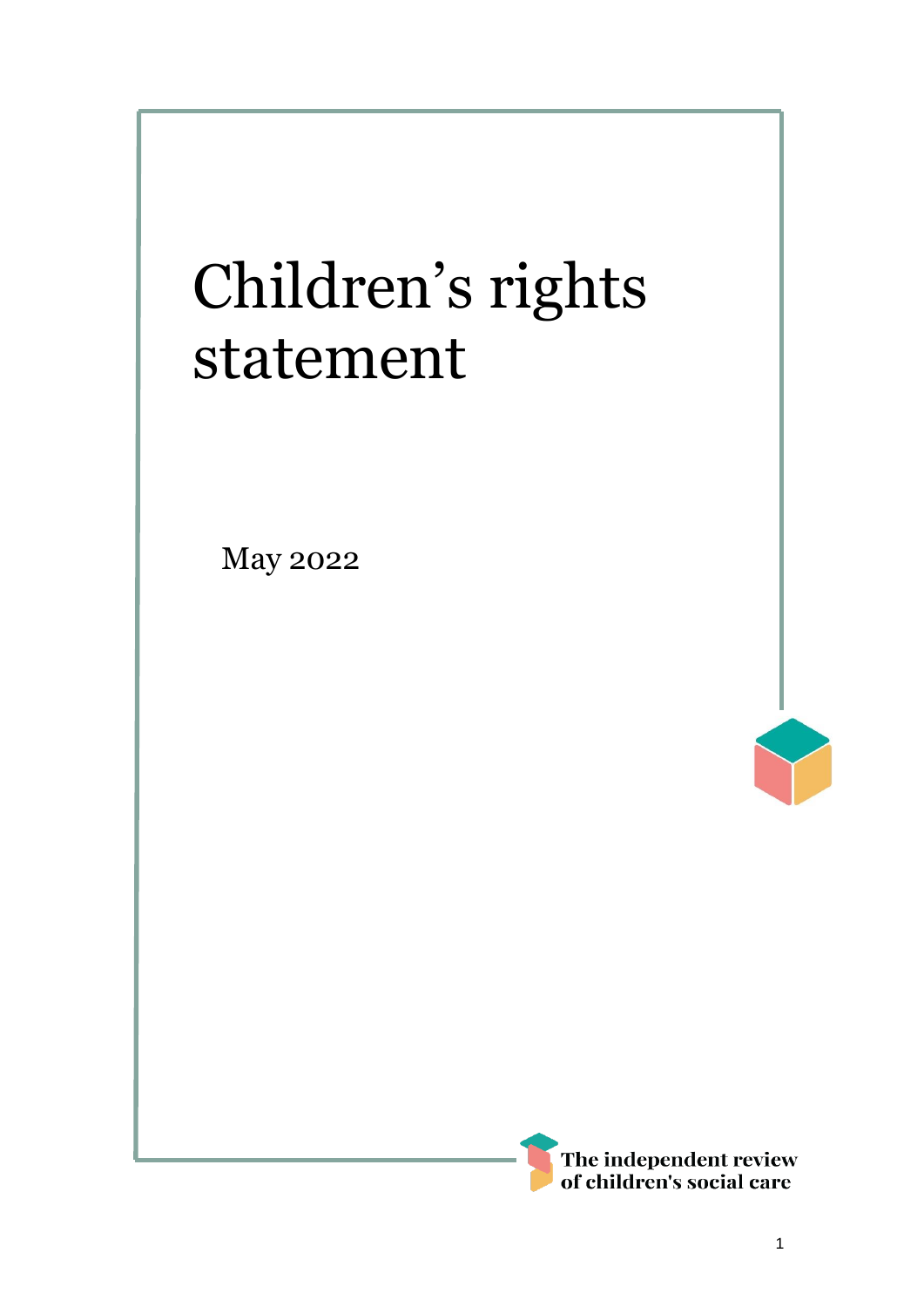### **Contents**

| Introduction and approach                                                  | 3  |
|----------------------------------------------------------------------------|----|
| <b>Children's Rights Statement</b>                                         | 4  |
| Chapter 2: A revolution in Family Help                                     | 4  |
| Chapter 3: A just and decisive child protection system                     |    |
| Chapter 4: Unlocking the potential of family networks                      | 10 |
| Chapter 5: Transforming care                                               | 12 |
| Chapter 6: Care experience                                                 | 15 |
| Chapter 7: Realising the potential of the workforce                        | 17 |
| Chapter 8: A system that is relentlessly focus on children and families 19 |    |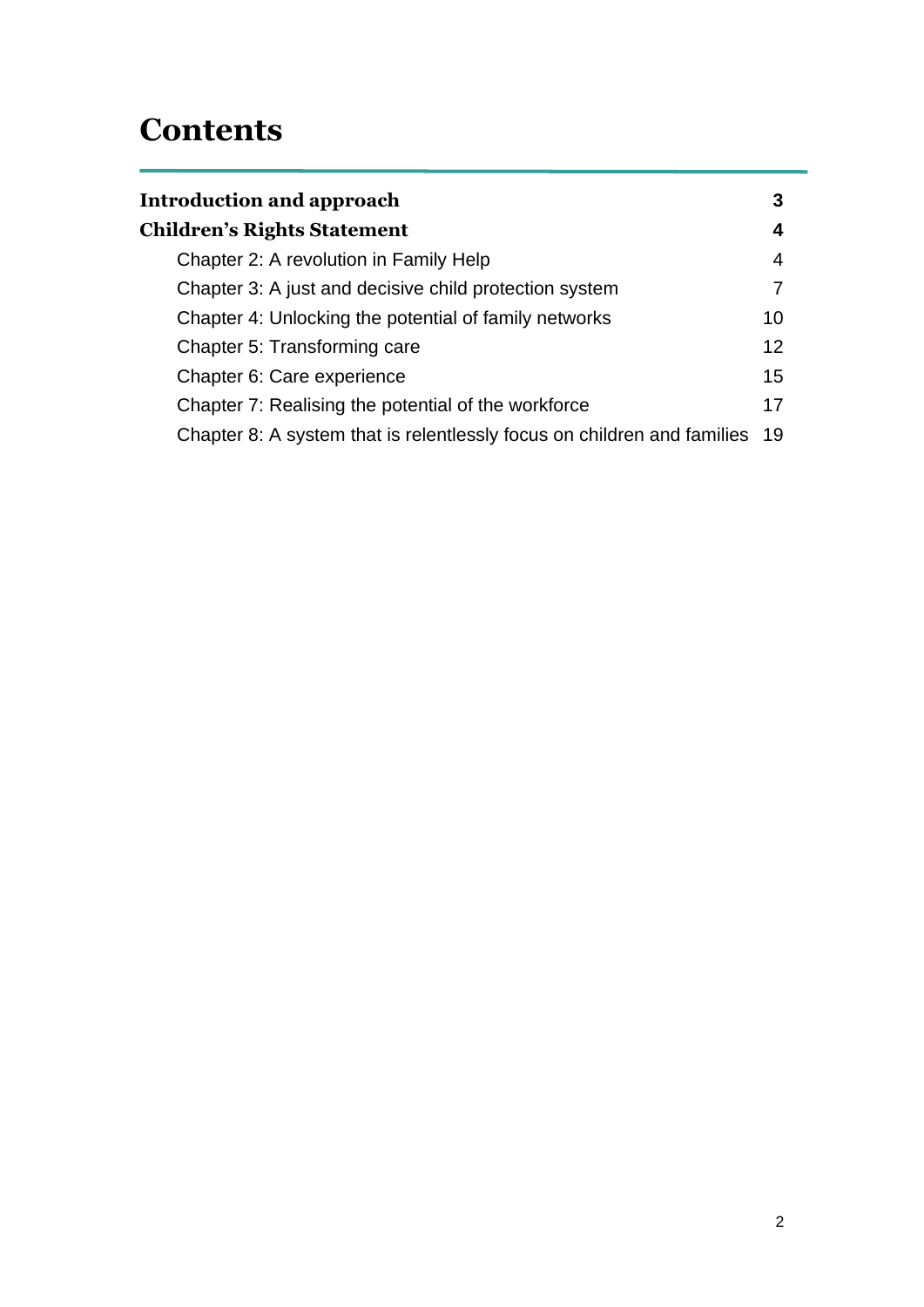# <span id="page-2-0"></span>**Introduction and approach**

- **1)** The review made a commitment to conduct an assessment on the impact its recommendations could have on children and young people. A Children's Rights Impact Assessment (CRIA) is a tool generally used by government and decision makers to determine the impact of agreed policy. The review has not been able to conduct a full impact assessment because government will have significant scope to implement the recommendations in any way it chooses, but this document attempts to give our initial view of the impact of our recommendations, assuming they were implemented in the way we set out.
- **2)** Conducting an impact assessment on children's rights has never been attempted by an independent or government led review and the review has produced this statement in an attempt to be transparent about the positive, as well as any potentially detrimental impact, each major recommendation could have on children's rights, and set out potential mitigations where detrimental impacts are possible. When implementing the recommendations set out in the report, government should complete a full impact assessment of children's rights (and equalities). This should be done in consultation with stakeholders, children and families.
- **3)** This statement has been prepared with consideration of the four general principles in the United Nations Convention on the Rights of the Child  $(UNERC)^1$  and the 54 Articles of the Convention.<sup>2</sup> An analysis of the potential impact of the review's recommendations follows. This document should be read in conjunction with the final report where the recommendations are set out in full.

<sup>1</sup> [Four principles of the Convention on the Rights of the Child: UNICEF](https://www.unicef.org/armenia/en/stories/four-principles-convention-rights-child)  <https://www.unicef.org/armenia/en/stories/four-principles-convention-rights-child> <sup>2</sup> [https://downloads.unicef.org.uk/wp-](https://downloads.unicef.org.uk/wp-content/uploads/2010/05/UNCRC_united_nations_convention_on_the_rights_of_the_child.pdf)

[content/uploads/2010/05/UNCRC\\_united\\_nations\\_convention\\_on\\_the\\_rights\\_of\\_the\\_child.pd](https://downloads.unicef.org.uk/wp-content/uploads/2010/05/UNCRC_united_nations_convention_on_the_rights_of_the_child.pdf) [f](https://downloads.unicef.org.uk/wp-content/uploads/2010/05/UNCRC_united_nations_convention_on_the_rights_of_the_child.pdf)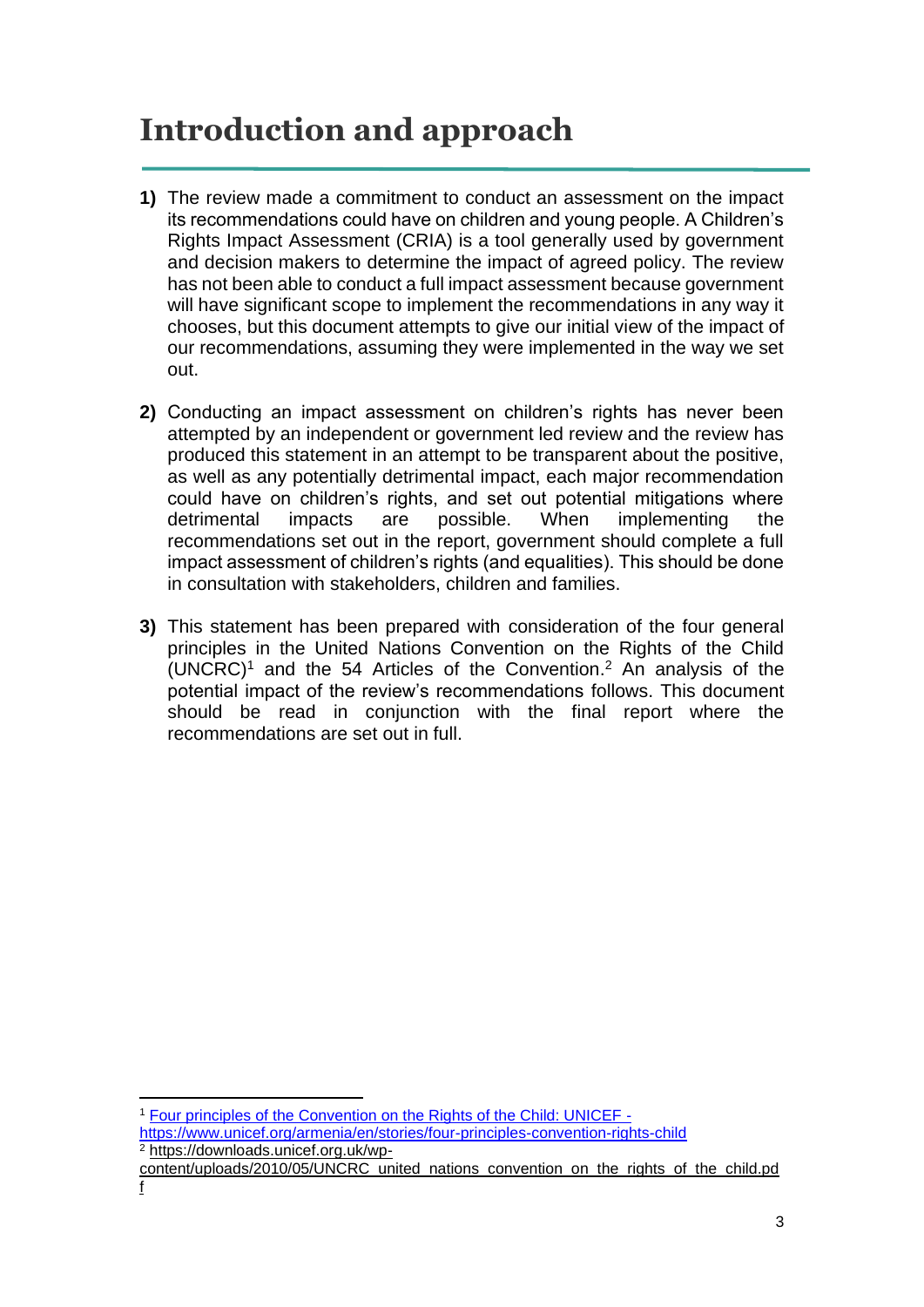## **Children's Rights Statement**

#### **Chapter 2: A revolution in Family Help**

<span id="page-3-1"></span><span id="page-3-0"></span>

| <b>Recommendations</b>                                                                                                                                                                                                                                                                                                         | Likely impact on children's rights                                                                                                                                                                                                                                                                                                                                                            | Potential negative impact on children's<br>rights and proposed mitigations                                                                                                                                                                                                                                                                                                                                                       |
|--------------------------------------------------------------------------------------------------------------------------------------------------------------------------------------------------------------------------------------------------------------------------------------------------------------------------------|-----------------------------------------------------------------------------------------------------------------------------------------------------------------------------------------------------------------------------------------------------------------------------------------------------------------------------------------------------------------------------------------------|----------------------------------------------------------------------------------------------------------------------------------------------------------------------------------------------------------------------------------------------------------------------------------------------------------------------------------------------------------------------------------------------------------------------------------|
| <b>Chapter 2: A revolution in Family</b><br><b>Help</b>                                                                                                                                                                                                                                                                        | The recommendations will provide<br>families facing difficulties with a much<br>higher level of meaningful support.                                                                                                                                                                                                                                                                           | The policy aim of keeping children at<br>home needs to be carefully considered<br>alongside management of risk. It will not                                                                                                                                                                                                                                                                                                      |
| Recommendations in this chapter will<br>provide a fundamental shift for families<br>who need help, so that they receive<br>more responsive, respectful, and<br>effective support.<br>Recommendations include:<br>renewing the statutory framework<br>for helping families by introducing<br>one category of "Family Help" that | Support has the primary aim of improving<br>children's lives and acting in their best<br>interests (Article 3 best interests of the<br>child), by supporting the whole family<br>(Article 6 life, survival and development).<br>By supporting families, we will help more<br>children staying safely at home in a<br>stable, safe loving environment (Article 9)<br>separation from parents). | always be the right option to keep children<br>at home. If the recommendations were<br>not properly implemented then children<br>could be more likely to experience<br>significant harm or grow up in an<br>environment that does not support their<br>development (Article 6 life, survival and<br>development and Article19 protection<br>from violence, abuse and neglect).<br>This is why it is critical that Family Help is |
| reclaims the intention behind<br>section 17 of the Children Act 1989<br>and replaces targeted early help<br>work and child in need work<br>a clearer national definition of<br>eligibility for support and a non-                                                                                                              | By addressing the causes of harm to<br>children (such as domestic abuse and<br>parental ill health) we will reduce the<br>likelihood of children experiencing<br>significant harm (Article 19 protection<br>from violence, abuse and neglect).                                                                                                                                                | implemented alongside improvements to<br>the child protection system that are<br>described in the next section to ensure<br>that the system is able to recognise where<br>children are at risk of harm.                                                                                                                                                                                                                          |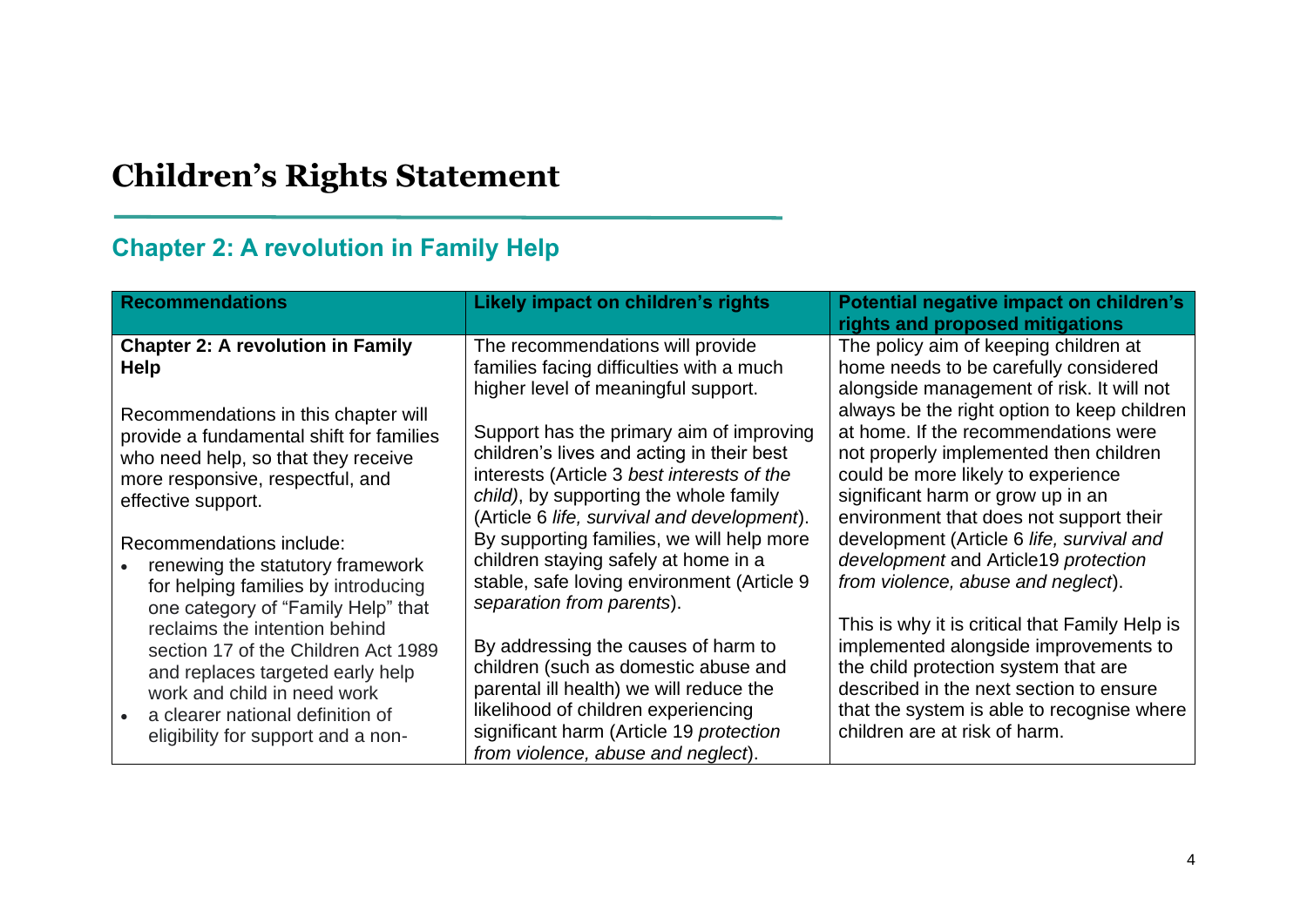| stigmatising way for families to<br>access help<br>a clearer national definition of<br>eligibility for support and a non-<br>stigmatising way for families to<br>access help | Help will be offered to families who have<br>had children removed, including<br>supporting reunification (Article 10 family<br>reunification).                          | There is also a risk that if the policy is<br>poorly implemented, that designing a<br>service that is focused on supporting the<br>whole family may not recognise the best<br>interests of the child (Article 3 best<br>interests of the child). |
|------------------------------------------------------------------------------------------------------------------------------------------------------------------------------|-------------------------------------------------------------------------------------------------------------------------------------------------------------------------|--------------------------------------------------------------------------------------------------------------------------------------------------------------------------------------------------------------------------------------------------|
| multidisciplinary neighbourhood<br>Family Help Teams based in<br>community settings that families<br>know and trust                                                          | Our recommendations aim to make it<br>easier for families of children with<br>disabilities to access support and improve<br>their experiences (Article 23 children with | This is mitigated by the fact we have<br>emphasised the foundation of Family Help<br>as the Children Act 1989, which sets out                                                                                                                    |
| national direction on the outcomes,<br>objectives and best evidenced<br>approaches that Family Help should<br>use                                                            | a disability).<br>Support will be aimed at improving the<br>family environment as well as directly                                                                      | the paramountcy principle that children's<br>best interests are the first and paramount<br>consideration. Section 17 of the Children<br>Act 1989 emphasises the need to                                                                          |
| targeted funding, combined with<br>improved accountability for local<br>authorities and partners                                                                             | supporting children, including addressing<br>the impact of deprivation (Article 26 social<br>security and Article 27 adequate standard                                  | ascertain and give due consideration to<br>the wishes and feelings of children. It also<br>emphasises the need to promote the                                                                                                                    |
| specific recommendations to<br>improve the experience of children<br>with disabilities, including the Law<br><b>Commission to review Children's</b>                          | of living).                                                                                                                                                             | upbringing of children by their families, as<br>far as it is consistent with safeguarding<br>and promoting their welfare.                                                                                                                        |
| Social Care Disability Legislation                                                                                                                                           |                                                                                                                                                                         | There is a risk that local authorities might<br>become more reluctant to remove<br>children from their families, even when<br>they are not safe, if benchmarking or                                                                              |
|                                                                                                                                                                              |                                                                                                                                                                         | funding of this policy is based on blunt<br>measures or they are worried that having<br>"too many" children in care will have a<br>detrimental impact on inspection                                                                              |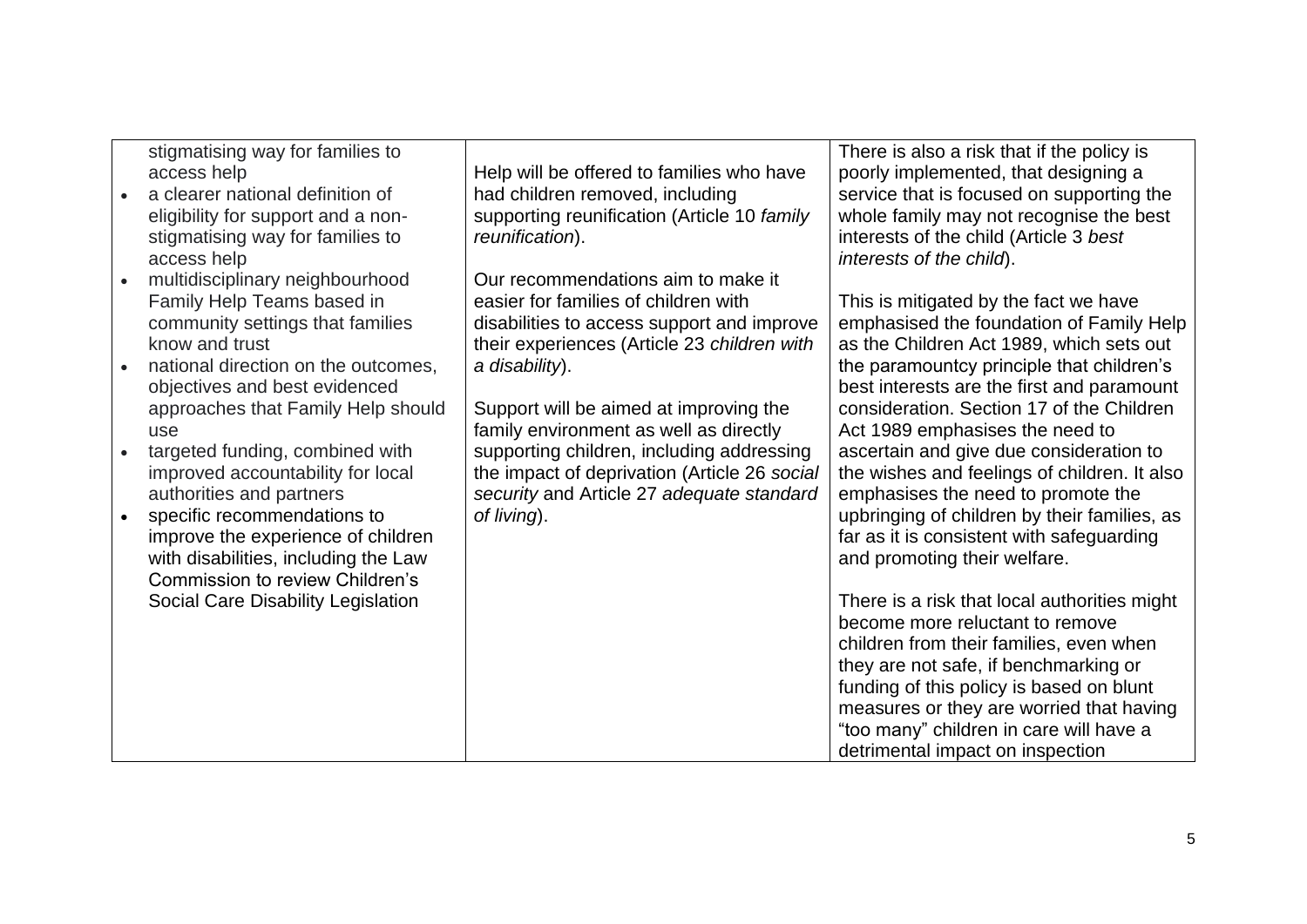<span id="page-5-0"></span>

|  | outcomes linked to the quality of the<br>Family Help service.                                                                                                                                                                                                                                                                                                                                                 |
|--|---------------------------------------------------------------------------------------------------------------------------------------------------------------------------------------------------------------------------------------------------------------------------------------------------------------------------------------------------------------------------------------------------------------|
|  | The mitigation to this risk is bringing<br>together a National Reform Board and<br>National Practice Group to support with<br>the development of the National<br>Children's Social Care Framework and to<br>monitor the impact on the system. These<br>groups will promote continual learning, to<br>ensure there are not unintended<br>consequences, and where any arise, that<br>they are corrected swiftly |
|  |                                                                                                                                                                                                                                                                                                                                                                                                               |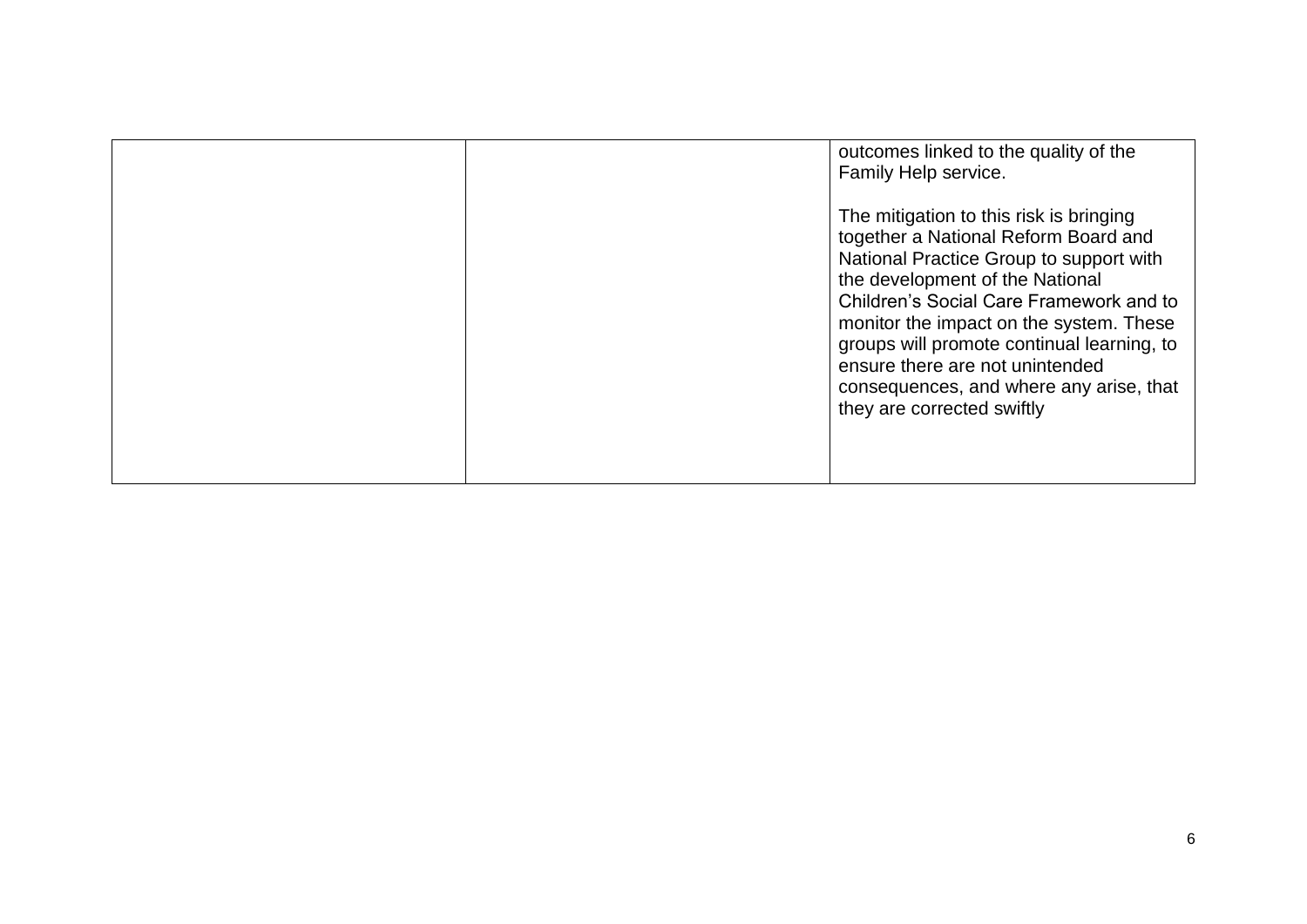| <b>Recommendations</b>                                                                                                                                                                                                                                                                                                                                                                                                    | Likely impact on children's rights                                                                                                                                                                                                                                                                                                                                                                                                                                                            | <b>Potential negative impact on</b><br>children's rights and<br>proposed mitigations                                                                                                                                                                                                                                                                                                                                                                                                                                                                      |
|---------------------------------------------------------------------------------------------------------------------------------------------------------------------------------------------------------------------------------------------------------------------------------------------------------------------------------------------------------------------------------------------------------------------------|-----------------------------------------------------------------------------------------------------------------------------------------------------------------------------------------------------------------------------------------------------------------------------------------------------------------------------------------------------------------------------------------------------------------------------------------------------------------------------------------------|-----------------------------------------------------------------------------------------------------------------------------------------------------------------------------------------------------------------------------------------------------------------------------------------------------------------------------------------------------------------------------------------------------------------------------------------------------------------------------------------------------------------------------------------------------------|
| <b>Chapter 3: A just and decisive child</b><br>protection system<br>Recommendations in this chapter -<br>alongside wider recommendations on<br>Family Help, workforce skill and system<br>improvement - will prevent more<br>children from experiencing significant<br>harm.                                                                                                                                              | The package of recommendations in this<br>chapter, including a more expert child<br>protection response, improving multi-<br>agency contributions and improving<br>information sharing, will all contribute to a<br>child protection system that is better able<br>to keep children safe and support their best<br>interests (Article 3 best interests of the<br>child and Article 19 protection from<br>violence, abuse and neglect).                                                        | Implementation of all recommendations<br>on the child protection system must be<br>undertaken with care so that there is no<br>disruption that inadvertently makes the<br>system less safe (Article 19 protection<br>from violence, abuse and neglect). This<br>can be mitigated through a well-planned<br>implementation approach.<br>Parental representation if not                                                                                                                                                                                     |
| Recommendations include:<br>an expert child protection<br>response<br>improving multi-agency<br>contributions to child protection<br>a bespoke and better aligned<br>approach to extra familial harms<br>improving information sharing<br>$\bullet$<br>improving parental engagement<br>$\bullet$<br>in child protection<br>improving the quality and<br>consistency of judicial decision<br>making and improving parents | Recommendations to improve the<br>response to extra familial harms through<br>better support and more coordinated multi-<br>agency action will help to reduce the<br>instances of children experiencing these<br>harms (Articles 33 drug abuse, 34 sexual<br>exploitation, 35 abduction, sale and<br>trafficking, and 36 other forms of<br>exploitation).<br>Our recommendations to set out clearer<br>expectations for partnerships about extra<br>familial harms include a greater emphasis | implemented properly could lead to<br>children's voices being given a lower<br>status in proceedings and therefore<br>decisions less likely to be made in their<br>best interests (Article 3 best interests).<br>This is mitigated by our<br>recommendations to strengthen child<br>advocacy, through a truly independent<br>advocacy service for children in public<br>law proceedings and children in care.<br>The role of the judiciary to make<br>decisions in the best interests of the<br>child, in line with the paramountcy<br>principle remains. |

#### **Chapter 3: A just and decisive child protection system**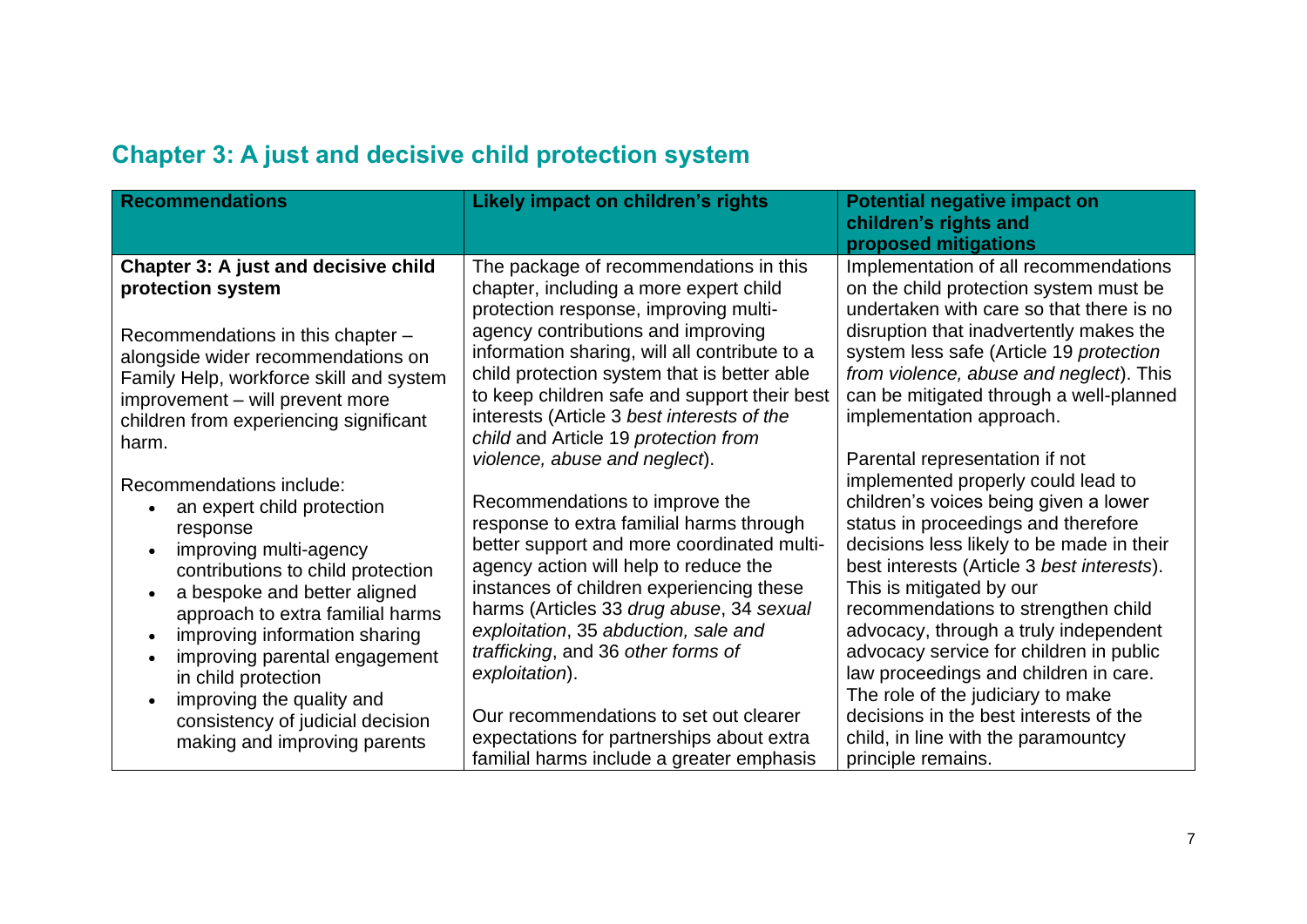| understanding and engagement<br>with proceedings | on police and social care taking decision in<br>the round about what happens when young<br>people are involved in crime, putting their<br>best interests at the centre (Articles 3 best<br>interests of the child, 37 inhumane<br>treatment and detention, 40 juvenile<br>justice, and 24 health). Recommendations<br>on better alignment of the youth justice<br>system (including integrating youth<br>offending and child in need plans and<br>bringing responsibility for youth justice<br>policy to the Department for Education) will<br>enable better support for children in<br>contact with the justice system (Article 36<br>other forms of exploitation).<br>Greater parental engagement through the<br>decision making and court processes will | Encouraging the sharing of information<br>about children for the purposes of<br>safeguarding, may conflict with children's<br>right to privacy (Article 16 right to<br>privacy). However, our recommendations<br>emphasise the need for a clear legal<br>underpinning for all sharing of<br>information and the involvement of legal<br>specialists in any technological<br>improvements, and so no sharing of<br>information should be arbitrary or<br>unlawful. |
|--------------------------------------------------|-------------------------------------------------------------------------------------------------------------------------------------------------------------------------------------------------------------------------------------------------------------------------------------------------------------------------------------------------------------------------------------------------------------------------------------------------------------------------------------------------------------------------------------------------------------------------------------------------------------------------------------------------------------------------------------------------------------------------------------------------------------|-------------------------------------------------------------------------------------------------------------------------------------------------------------------------------------------------------------------------------------------------------------------------------------------------------------------------------------------------------------------------------------------------------------------------------------------------------------------|
|                                                  | improve their understanding of the risks<br>and relationships with professionals,<br>leading to better outcomes for children, this<br>will enable more children to remain safely<br>with their families (Article 9 separation from<br>parents).                                                                                                                                                                                                                                                                                                                                                                                                                                                                                                             |                                                                                                                                                                                                                                                                                                                                                                                                                                                                   |
|                                                  | Courts will have access to transparent data<br>and better learning to improve the quality<br>of decisions made in courts. Better<br>decisions mean fairer outcomes that are<br>more representative of individual                                                                                                                                                                                                                                                                                                                                                                                                                                                                                                                                            |                                                                                                                                                                                                                                                                                                                                                                                                                                                                   |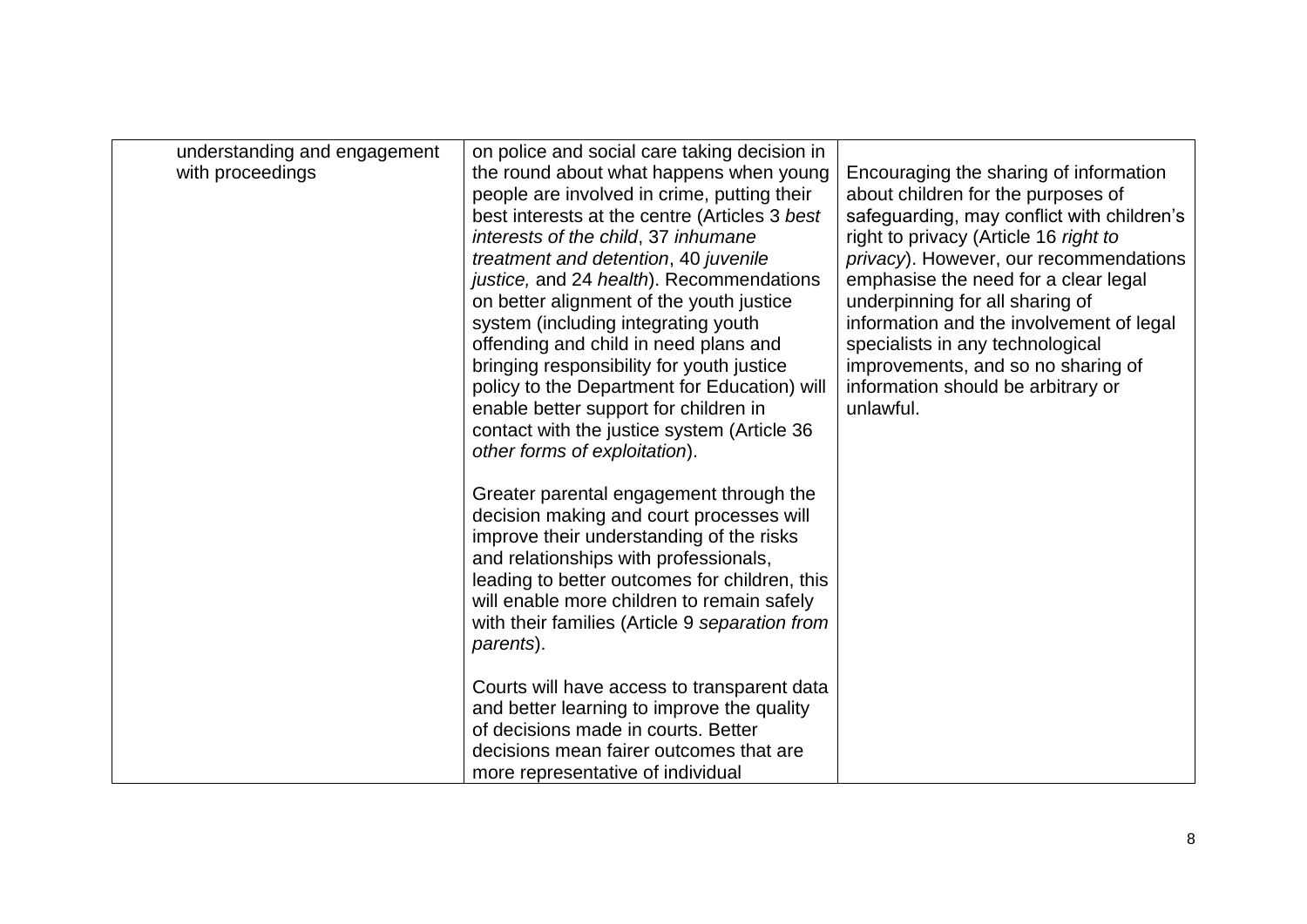<span id="page-8-0"></span>

| circumstances and ensure that a child's<br>rights and interests are best served (Article |  |
|------------------------------------------------------------------------------------------|--|
| best interests).                                                                         |  |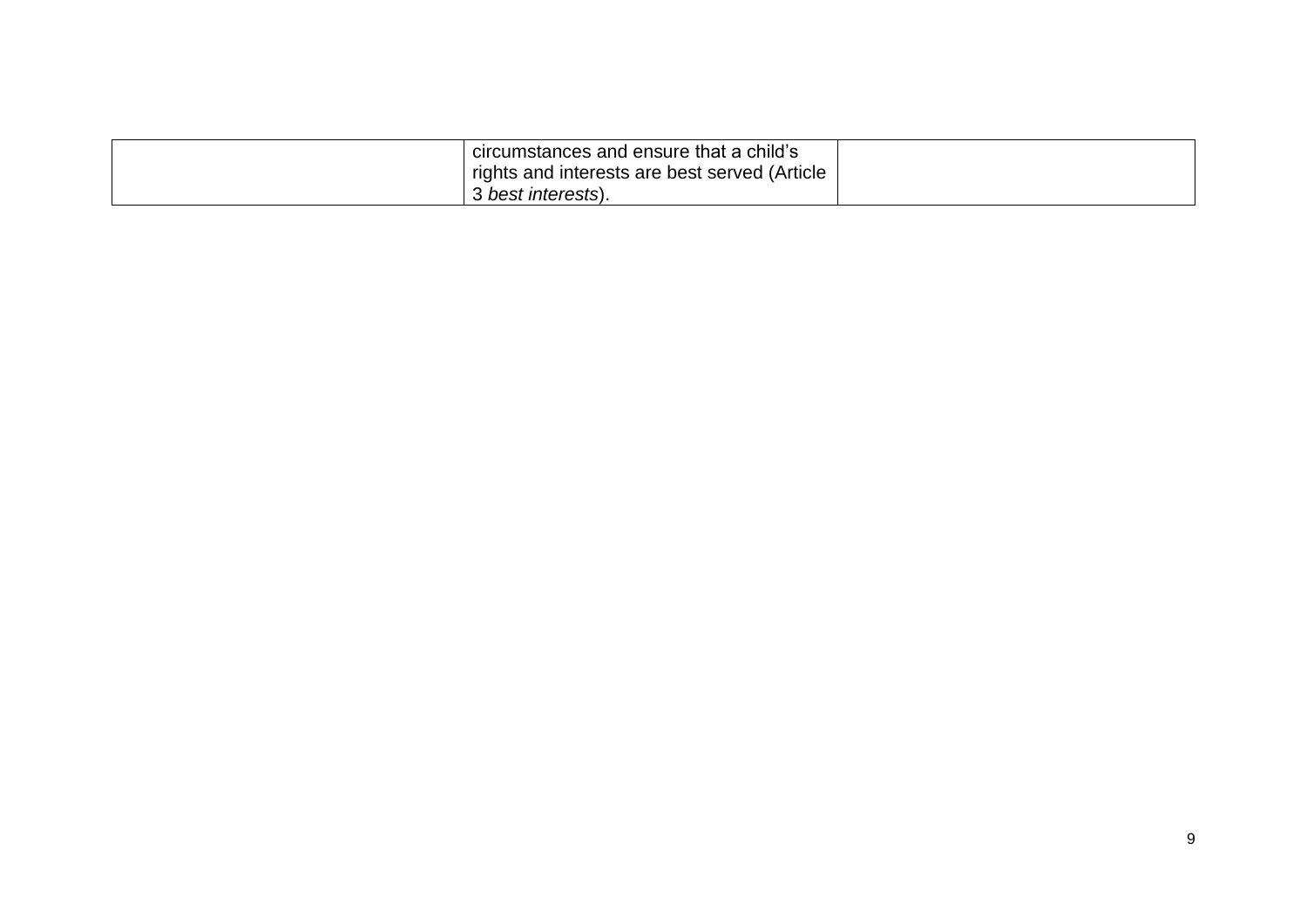| <b>Recommendations</b>                                                                                                                                                                                                                                                                                                                                                                                              | Likely impact on children's rights                                                                                                                                                                                                                                                                                                                                                                                                                                                                                                                                                                     | <b>Potential negative impact on</b><br>children's rights and proposed<br>mitigations                                                                                                                                                                                                                                                                                                                                                                                                        |
|---------------------------------------------------------------------------------------------------------------------------------------------------------------------------------------------------------------------------------------------------------------------------------------------------------------------------------------------------------------------------------------------------------------------|--------------------------------------------------------------------------------------------------------------------------------------------------------------------------------------------------------------------------------------------------------------------------------------------------------------------------------------------------------------------------------------------------------------------------------------------------------------------------------------------------------------------------------------------------------------------------------------------------------|---------------------------------------------------------------------------------------------------------------------------------------------------------------------------------------------------------------------------------------------------------------------------------------------------------------------------------------------------------------------------------------------------------------------------------------------------------------------------------------------|
| <b>Chapter 4: Unlocking the potential of</b><br>family networks<br>Recommendations in this chapter will<br>ensure more children can remain safely<br>within their family network. The<br>proposals aim to support children to<br>retain a strong sense of identity, culture<br>and place, and loving relationships<br>throughout their lives.<br>Recommendations include:<br>establish family group decision        | Parents, children, and families will be part<br>of a collective family led decision making<br>process, which results in a family led plan<br>for care and means more children<br>remaining safely within their family<br>network. The child's voice will be amplified<br>through an advocate, giving them a direct<br>say in decision making ensuring their best<br>interests are met (Article 3 best interest of<br>the child). Regular oversight from a social<br>worker and advocate will ensure children<br>have an ongoing say in plans made for<br>their care (Article 25 review of treatment in | If implemented poorly, family group<br>decision making could fail to take into<br>account children's best interests (Article<br>3 best interests of the child). For some<br>children, remaining within their wider<br>family network will mean they have<br>continued exposure and contact with<br>parents and extended family members<br>who may be themselves a risk to the<br>child, or an extra familial source of harm<br>(Article 19 protection from violence,<br>abuse and neglect). |
| making as a family's legal right<br>create a new arrangement to support<br>$\bullet$<br>and oversee care from wider family<br>networks<br>ensure families get the financial and<br>practical support they need to care<br>for children<br>help kinship carers get access to<br>$\bullet$<br>legal advice and guidance<br>provide support for kinship carers of<br>$\bullet$<br>all types in their local communities | care)<br>Through mandating family group decision<br>making, and funding new Family Network<br>Plans, family members will be better<br>supported to provide care for their relatives<br>(Article 18 parental responsibilities) and<br>more children will be able to remain safely<br>within their family network, closer to<br>community, schools, and friends. Children<br>will experience greater longevity and                                                                                                                                                                                       | These risks should be mitigated by:<br>instigating emergency care<br>proceedings if a child is deemed<br>to be unsafe, or instigating non-<br>emergency care proceedings if a<br>service is not content that a<br>Family Network Plan will result in<br>a child being safe<br>ensuring the new social work<br>Early Career Framework prepares<br>social workers with the skills and                                                                                                         |

#### **Chapter 4: Unlocking the potential of family networks**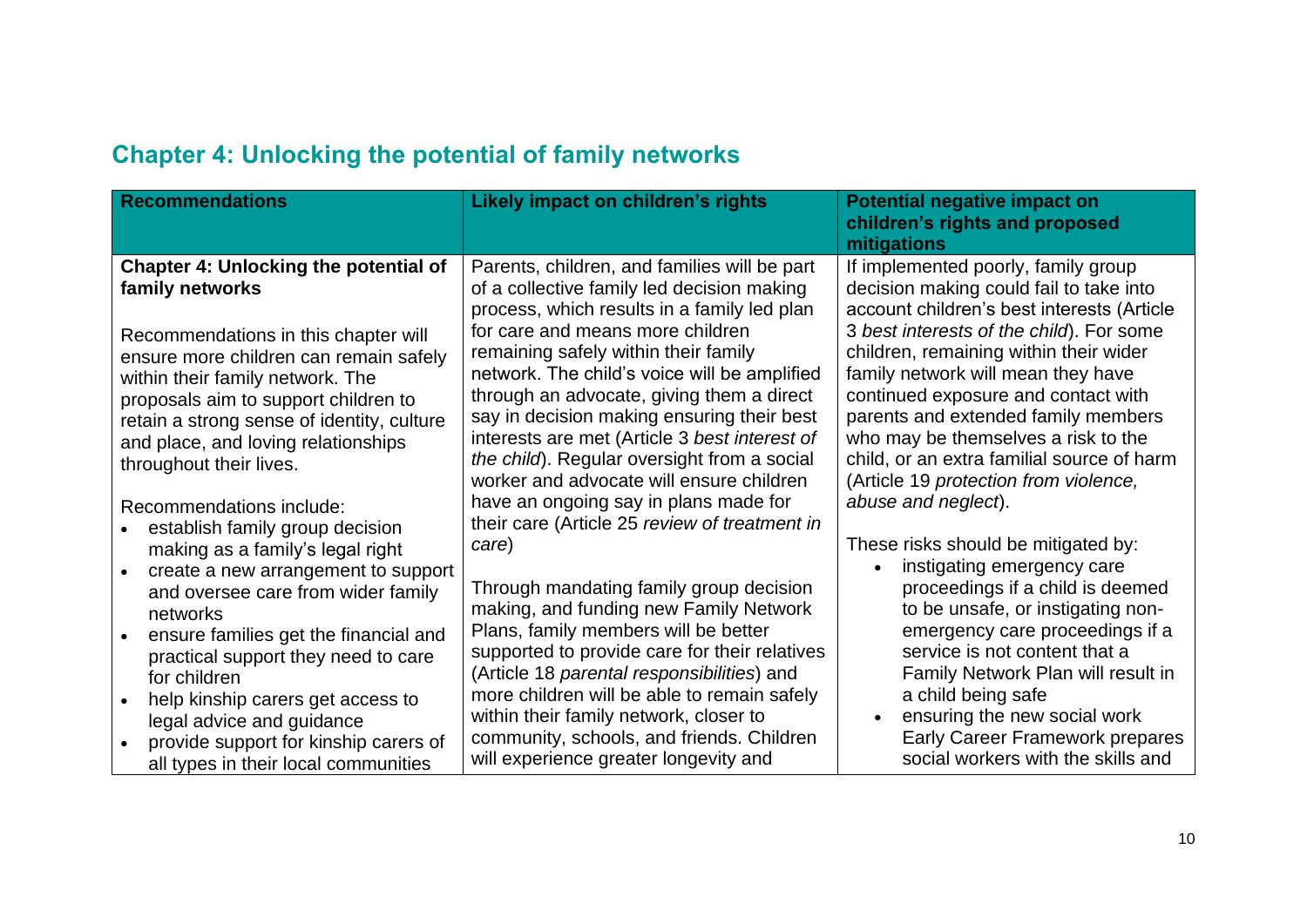| legal definition of kinship care<br>modernising Adoption | continuity of relationships which offer a<br>significant protective factor against adverse<br>adult outcomes.<br>Providing financial support to Special                                                                                                                                                                                                                                                    | knowledge to make decisions in<br>the best interests of the child, with<br>access to resources to secure the<br>right support for the whole family<br>the ongoing safety and                                                                                                                                                                                                                                                                         |
|----------------------------------------------------------|------------------------------------------------------------------------------------------------------------------------------------------------------------------------------------------------------------------------------------------------------------------------------------------------------------------------------------------------------------------------------------------------------------|------------------------------------------------------------------------------------------------------------------------------------------------------------------------------------------------------------------------------------------------------------------------------------------------------------------------------------------------------------------------------------------------------------------------------------------------------|
|                                                          | Guardianship Orders and kinship Child<br>Arrangement Orders will provide parity with<br>foster carers, so that no child is financially<br>or practically disadvantaged because their<br>carer has chosen not to become a kinship<br>foster carer (Article 3 best interests of the                                                                                                                          | effectiveness of family led plans<br>which result from family group<br>decision making would be<br>delivered through regular but<br>proportionate monitoring from<br>social workers                                                                                                                                                                                                                                                                  |
|                                                          | child)<br>By modernising adoption contact we<br>expect that more children will be able to<br>safely maintain a relationship with their<br>birth parents, if they choose to do so<br>(Article 12 views of the child), and avoid<br>unplanned, often traumatising, contact via<br>social media. This will help more children<br>retain a sense of place and identity (Article<br>8 protection and identity). | Rather than delay court proceedings we<br>expect the introduction of family group<br>decision making to speed up court<br>decision making, as all family led plans<br>for care will have been explored before a<br>case reaches the court. Ensuring that<br>family group decision making takes place<br>as soon as feasible when it is identified<br>by the social worker that care<br>proceedings are likely, should mitigate<br>this risk further. |
|                                                          |                                                                                                                                                                                                                                                                                                                                                                                                            | Modernising methods of contact between<br>adopted children and birth parents is<br>likely to increase the frequency and<br>likelihood of contact. Whilst we expect<br>this to lead to positive outcomes for most<br>children, if this is done inappropriately                                                                                                                                                                                        |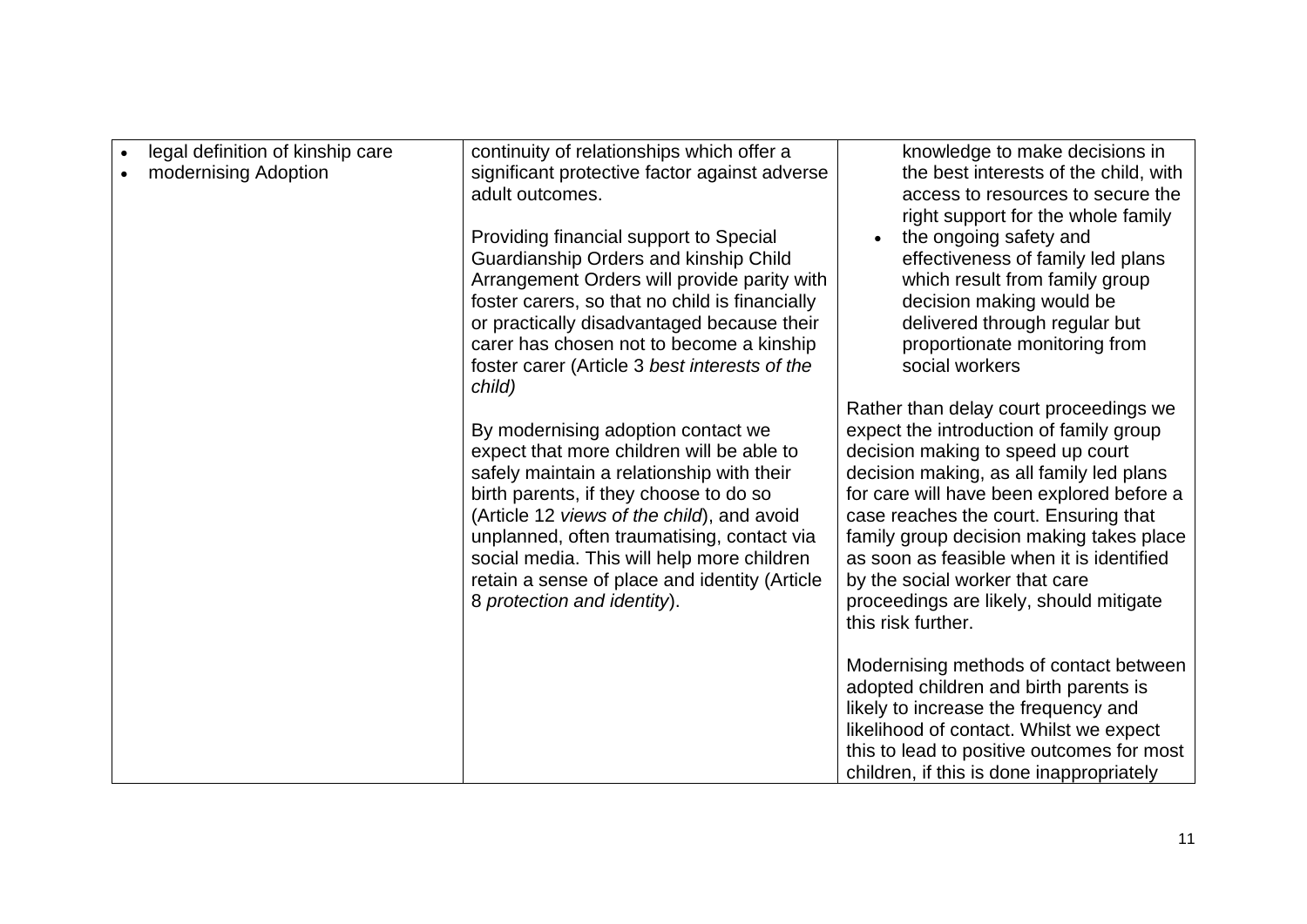| and without accompanying support this     |
|-------------------------------------------|
| could be traumatising or harmful for      |
| some children (Article 19 protection from |
| violence, abuse and neglect). To provide  |
| mitigation, when rolling out new methods  |
| of contact it must come with support and  |
| involvement of the adoptive parents, to   |
| ensure contact is safe and in the best    |
| interests of the child. The child's views |
| should be paramount in determining        |
| whether contact continues.                |

#### **Chapter 5: Transforming care**

<span id="page-11-0"></span>

| <b>Recommendations</b>                    | Likely impact on children's rights           | Potential negative impact on<br>children's rights and proposed<br>mitigations |
|-------------------------------------------|----------------------------------------------|-------------------------------------------------------------------------------|
| <b>Chapter 5: Transforming care</b>       | Through improvements to the way homes        | The existing responsibilities of                                              |
|                                           | are found and managed, realised by           | Independent Reviewing Officers and                                            |
| Recommendations in this chapter will      | introducing Regional Care Cooperatives,      | Regulation 44 Visitors will be replaced                                       |
| lead to more homes in the right places    | children will have access to homes that      | and improved by placing more trust in                                         |
| that can offer the right type of care for | better meet their needs and are closer to    | social workers and significantly                                              |
| children. Recommendations will also       | their communities (Article 20 children       | increasing the scale, quality and                                             |
| strike a new deal with foster carers and  | unable to live with family, and Article 27   | independence of advocacy for young                                            |
| ensure children in care have a voice in   | adequate standard of living). The primary    | people. However, if not implemented                                           |
| decisions which affect them.              | focus of the reformed system is              | effectively it could lead to drift and delay                                  |
|                                           | relationships, and this change will also     | in decision making for children in care,                                      |
| Recommendations include:                  | allow children to better maintain important  | and care plans not being carried out in                                       |
|                                           | relationships with important people in their |                                                                               |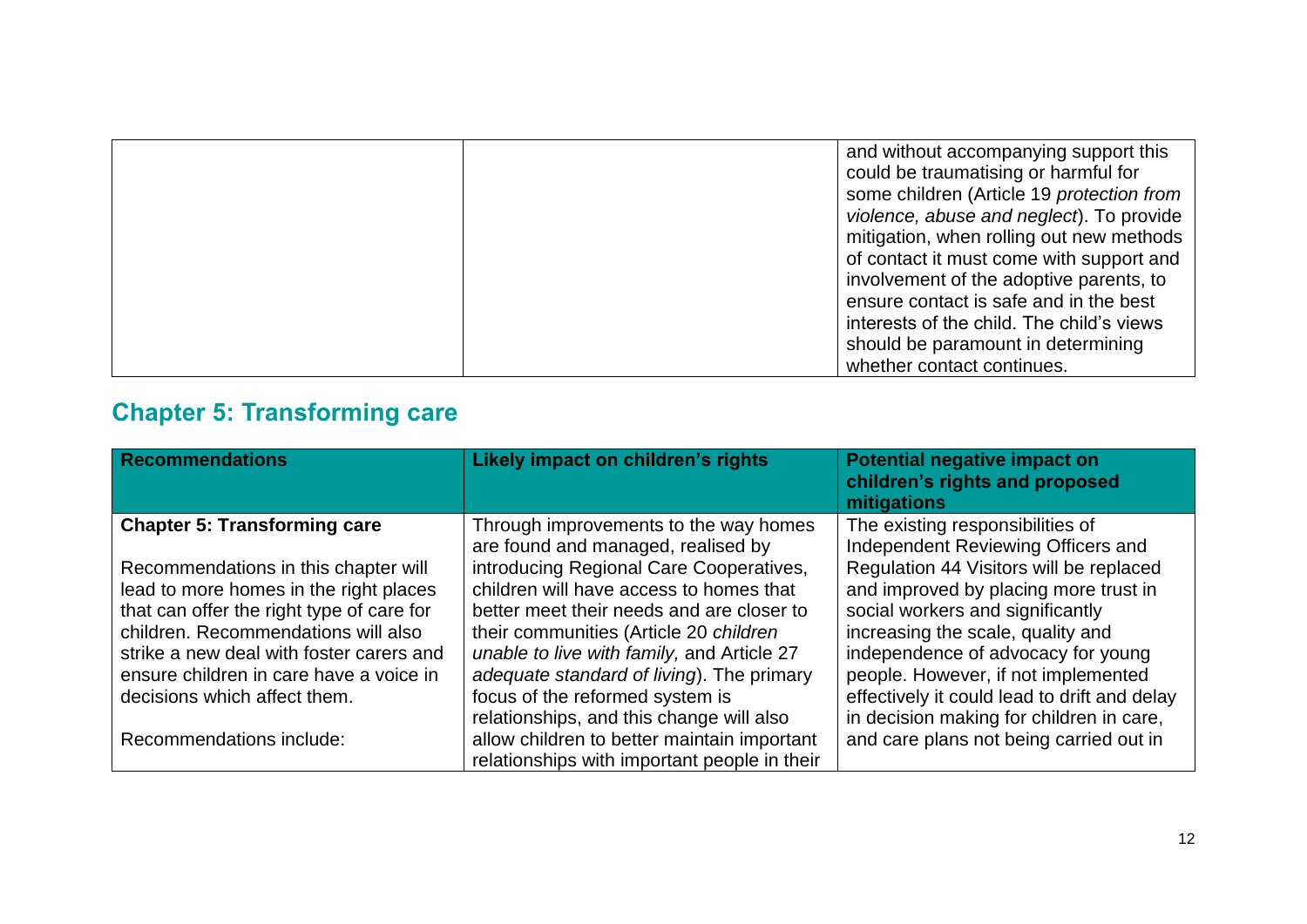| new universal care standards to<br>guarantee care for every child in all                                                                                                                                                                                                      | lives and build new relationships which will<br>sustain them into adulthood (Article 8                                                                                                                                                                                                                                                                                                                                                                                                                                                                                                                                                                                                                                                                                       | accordance with court orders (Article 25<br>review of treatment in care).                                                                                                                                                                                                                                                                                                                                                                                                                                                                                                                                                                                                                                                     |
|-------------------------------------------------------------------------------------------------------------------------------------------------------------------------------------------------------------------------------------------------------------------------------|------------------------------------------------------------------------------------------------------------------------------------------------------------------------------------------------------------------------------------------------------------------------------------------------------------------------------------------------------------------------------------------------------------------------------------------------------------------------------------------------------------------------------------------------------------------------------------------------------------------------------------------------------------------------------------------------------------------------------------------------------------------------------|-------------------------------------------------------------------------------------------------------------------------------------------------------------------------------------------------------------------------------------------------------------------------------------------------------------------------------------------------------------------------------------------------------------------------------------------------------------------------------------------------------------------------------------------------------------------------------------------------------------------------------------------------------------------------------------------------------------------------------|
| placements<br><b>Regional Care Cooperatives (RCCs)</b><br>to commission and run children's<br>homes, and recruit and train foster<br>carers<br>a "new deal" for foster care which<br>gives carers the support and training<br>needed to provide the best care for<br>children | protection and identity).<br>New care standards mean all children in<br>care will receive care, whilst also allowing<br>local authorities and, over time, Regional<br>Care Cooperatives greater flexibility to<br>commission homes that can best meet the<br>needs of children. We expect this<br>recommendation to particularly benefit                                                                                                                                                                                                                                                                                                                                                                                                                                     | There could also be a gap in young<br>people being able to express their views<br>if advocacy services are not expanded at<br>the same pace (or faster) than the rate at<br>which Independent Reviewing Officers<br>and Regulation 44 Visitors are withdrawn<br>(Article 12 views of the child and Article 5<br>the capacity to make choices).                                                                                                                                                                                                                                                                                                                                                                                |
| independent advocacy for children to<br>have their voices heard, on an opt-<br>out basis                                                                                                                                                                                      | older teenagers where existing legislation<br>is restrictive and places young people in<br>settings which do not provide enough care<br>(Article 27 adequate standard of living).<br>Recruiting 9,000 new foster carers will give<br>government and local authorities significant<br>scope to improve the diversity and skill<br>base of the foster carer cohort. Having<br>more foster carers with specialist skills<br>should allow more children to reside in<br>remand foster care rather than enter<br>Young Offender Institutions (YOIs) or<br>Secure Children's Homes, and mean fewer<br>children need to leave their local<br>communities and networks and have the<br>opportunity to recover from complex<br>childhood trauma (Article 39 recovery from<br>trauma). | To mitigate these risks, the review is<br>recommending a phased introduction of<br>these changes over a number of years<br>following further consultation.<br>Furthermore, the new advocacy service<br>will be introduced alongside improved<br>training and qualification for advocates to<br>ensure the expanded advocacy<br>workforce have the skills to represent<br>children effectively. The new national<br>advocacy service should be overseen by<br>the Children's Commissioner and<br>monitored by Ofsted to ensure a<br>consistently high quality service for<br>children across the country.<br>The complex process of replacing a<br>large number of overlapping care<br>standards creates a risk that important |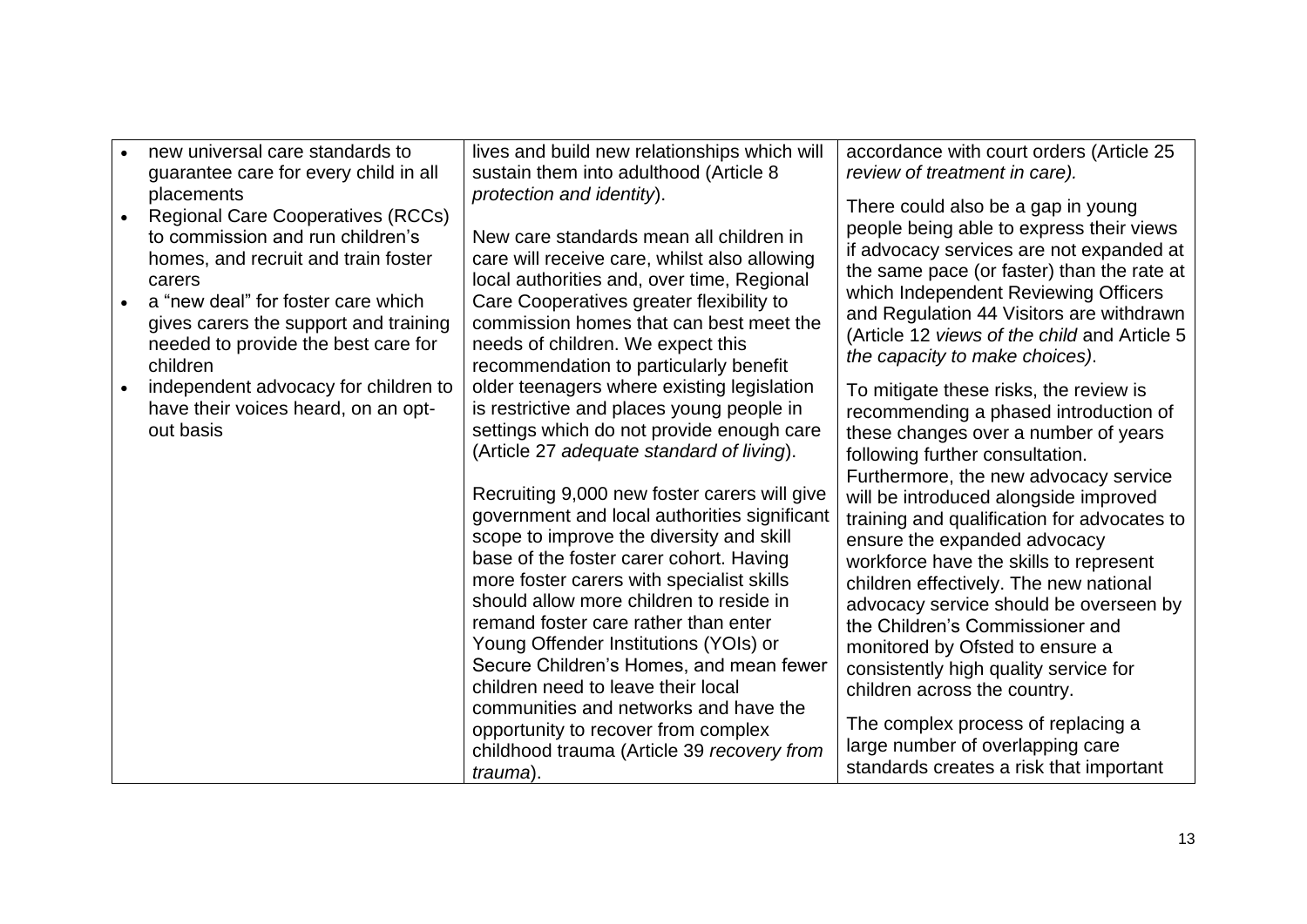<span id="page-13-0"></span>

| A new national advocacy service, delivered<br>on an opt-out basis, will increase children<br>and young people's involvement in<br>decision making. We expect this to assist<br>in children accessing their rights<br>throughout the care system and in all<br>decisions which affect their lives (Article 12<br>views of the child). | protections, rights and entitlements to<br>care are lost. To mitigate this risk new<br>care standards should be developed in<br>consultation and collaboration with<br>children and young people that have<br>experience of children's social care - so<br>that they stand the best possible chance<br>of meeting their needs. It should be the<br>aim of government to make these<br>standards more flexible, whilst at the<br>same time guaranteeing care for all<br>children. |
|--------------------------------------------------------------------------------------------------------------------------------------------------------------------------------------------------------------------------------------------------------------------------------------------------------------------------------------|----------------------------------------------------------------------------------------------------------------------------------------------------------------------------------------------------------------------------------------------------------------------------------------------------------------------------------------------------------------------------------------------------------------------------------------------------------------------------------|
|                                                                                                                                                                                                                                                                                                                                      |                                                                                                                                                                                                                                                                                                                                                                                                                                                                                  |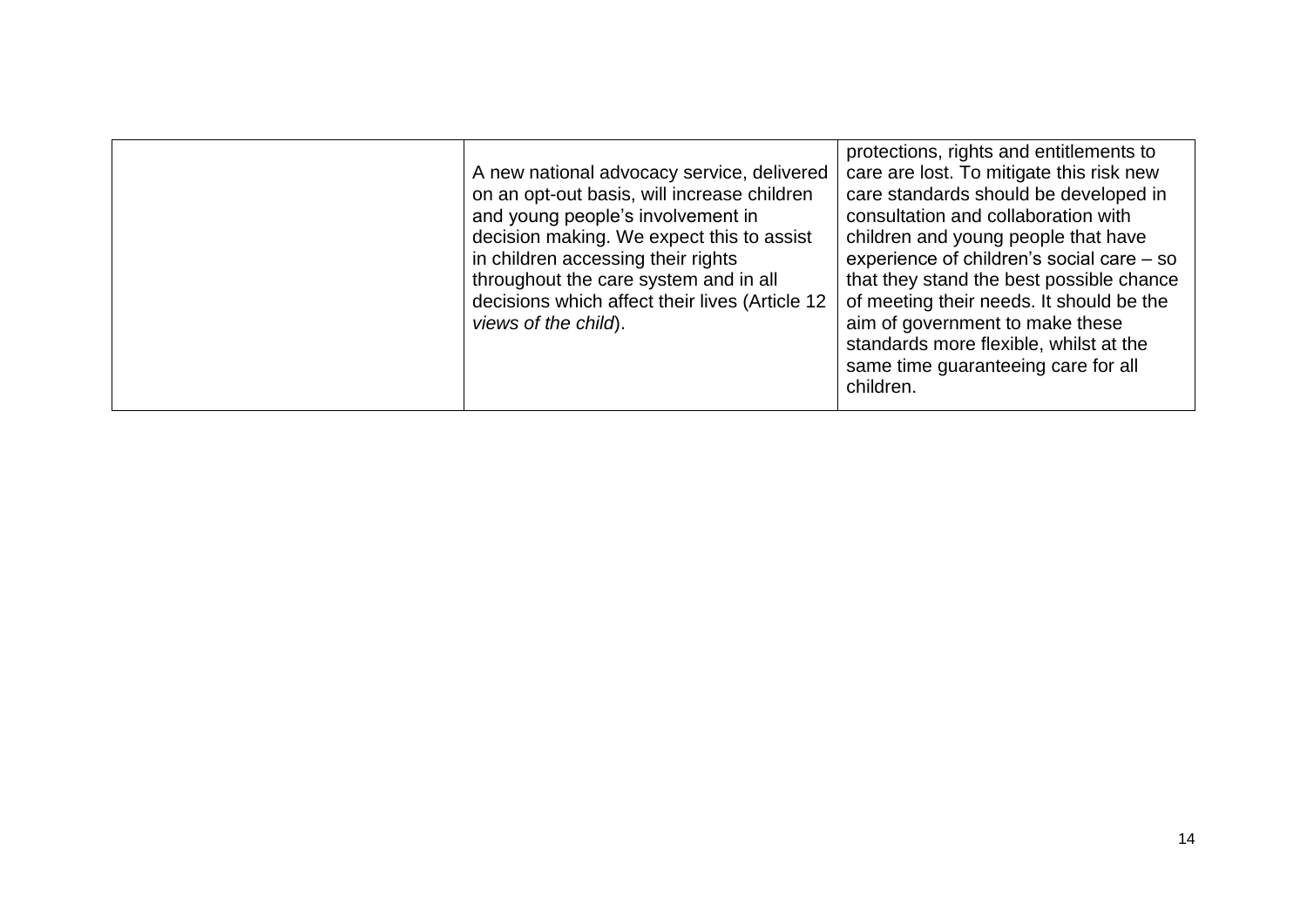#### **Chapter 6: Care experience**

| <b>Recommendations</b>                                                                                                                                                                                                                                                                                                                                                                                                                                  | Likely impact on children's rights                                                                                                                                                                                                                                                                                                                                                                                          | <b>Potential negative impact on</b><br>children's rights and proposed<br>mitigations                                                                                                                                                                                                                                                                                                                                                                                         |
|---------------------------------------------------------------------------------------------------------------------------------------------------------------------------------------------------------------------------------------------------------------------------------------------------------------------------------------------------------------------------------------------------------------------------------------------------------|-----------------------------------------------------------------------------------------------------------------------------------------------------------------------------------------------------------------------------------------------------------------------------------------------------------------------------------------------------------------------------------------------------------------------------|------------------------------------------------------------------------------------------------------------------------------------------------------------------------------------------------------------------------------------------------------------------------------------------------------------------------------------------------------------------------------------------------------------------------------------------------------------------------------|
| <b>Chapter 6: Care experience</b><br>Recommendations in this chapter set<br>out ambitious "missions" for care<br>experienced people, introduce care<br>experience as a protected characteristic<br>and place a corporate parenting duty on<br>a wider set of public bodies.                                                                                                                                                                             | Making care experience a protected<br>characteristic will deliver a step change in<br>the way children in care and care leavers<br>receive support. In future we expect all<br>public bodies to assess how the<br>implementation of new policy affects care<br>experienced people. We would also expect<br>this change to offer an opportunity for<br>public and private organisations to do more                           | There is a risk that introducing care<br>experience as a protected characteristic<br>inadvertently increases the<br>discrimination faced by care experienced<br>children and adults, or means children<br>lose existing benefits due to the risk of<br>positive discrimination (Article 2 non-<br>discrimination).                                                                                                                                                           |
| The five missions are to ensure:<br>Every young person leaving care has<br>1.<br>at least two loving relationships<br>Every young person leaving care has<br>2.<br>access to a good home<br>Every young person leaving care has<br>3.<br>access to an apprenticeship or well<br>paid purposeful work<br>4. The system can double the chances<br>of care experienced young people<br>attending university<br>There is an equal life expectancy for<br>5. | to specifically support care experienced<br>people (Article 2 non-discrimination).<br>Introducing a family finding service for all<br>young people in care will help ensure<br>relationships with friends, family and<br>siblings can be safely maintained.<br>Relationships offer a significant protective<br>factor against adverse outcomes in<br>adulthood and through childhood (Article 8<br>protection and identity) | When introducing the protected<br>characteristic government should consult<br>and work openly with care experienced<br>people to ensure the definition and<br>implementation does not lead to an<br>increase in discrimination. During<br>implementation, government should<br>consider offering tailored information or<br>training to employers, schools and other<br>public bodies to ensure the aims of<br>making care a protected characteristic<br>are fully achieved. |
| care experienced young people<br>compared to the wider population                                                                                                                                                                                                                                                                                                                                                                                       | Through setting missions for education,<br>employment, health and housing – we<br>expect to better promote young people's                                                                                                                                                                                                                                                                                                   | Family finding services may place some<br>children in care closer to the intra or                                                                                                                                                                                                                                                                                                                                                                                            |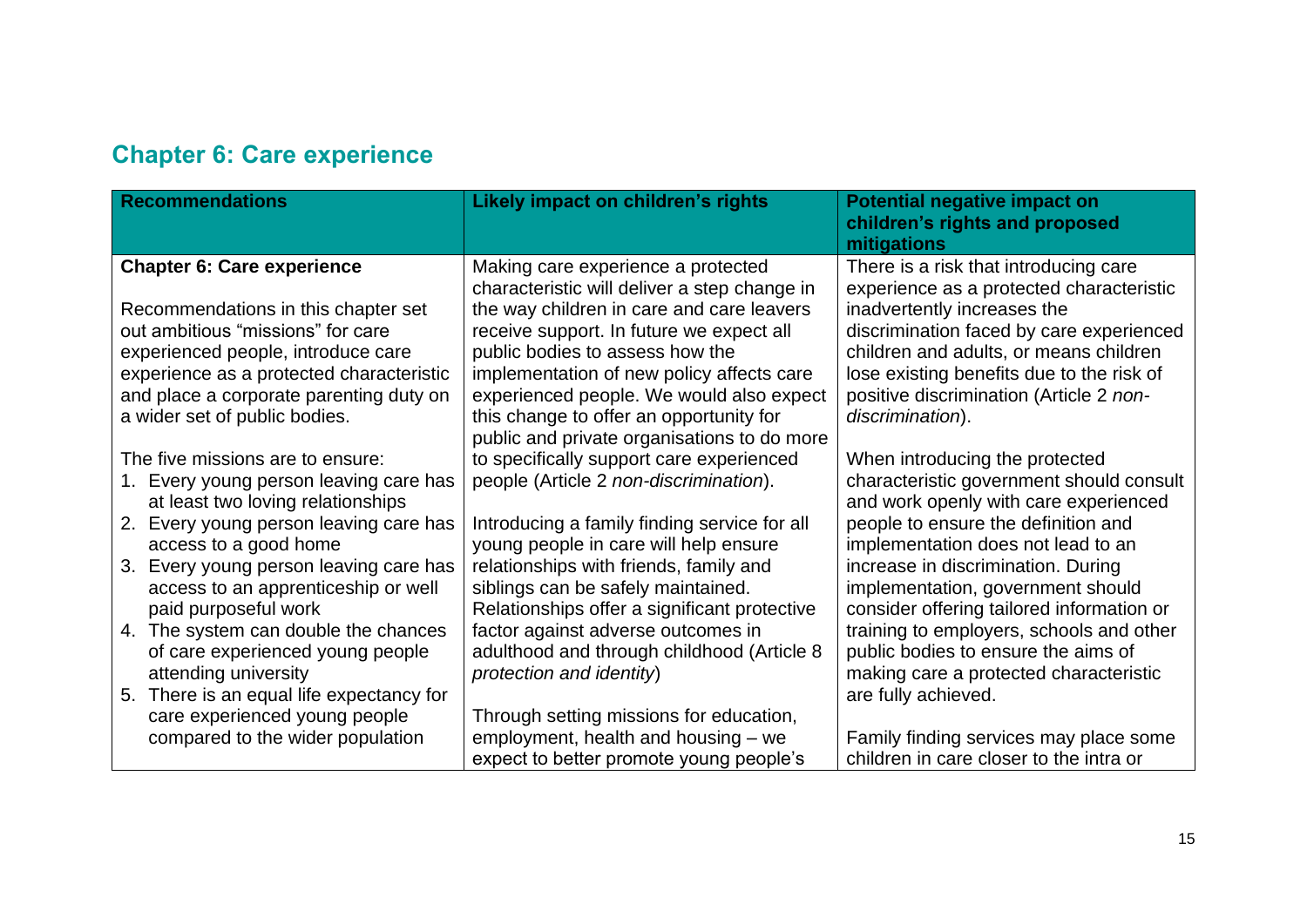<span id="page-15-0"></span>

| ability to recover from trauma and access<br>the best possible health and education<br>services that meet their needs (Articles 24<br>health, 27 adequate standard of living, 29<br>development through education and 39<br>recovery from trauma). | extra familial sources of harm which led<br>to them being taken into care (Article 19<br>protection from violence, abuse and<br><i>neglect</i> ). This should be mitigated by<br>ensuring family finding services are<br>delivered by appropriately trained, skilled<br>and qualified practitioners, to ensure<br>interactions are in the child's best<br>interest. The child will have access to an<br>advocate, who will be able to identify and<br>amplify their concerns. |
|----------------------------------------------------------------------------------------------------------------------------------------------------------------------------------------------------------------------------------------------------|-------------------------------------------------------------------------------------------------------------------------------------------------------------------------------------------------------------------------------------------------------------------------------------------------------------------------------------------------------------------------------------------------------------------------------------------------------------------------------|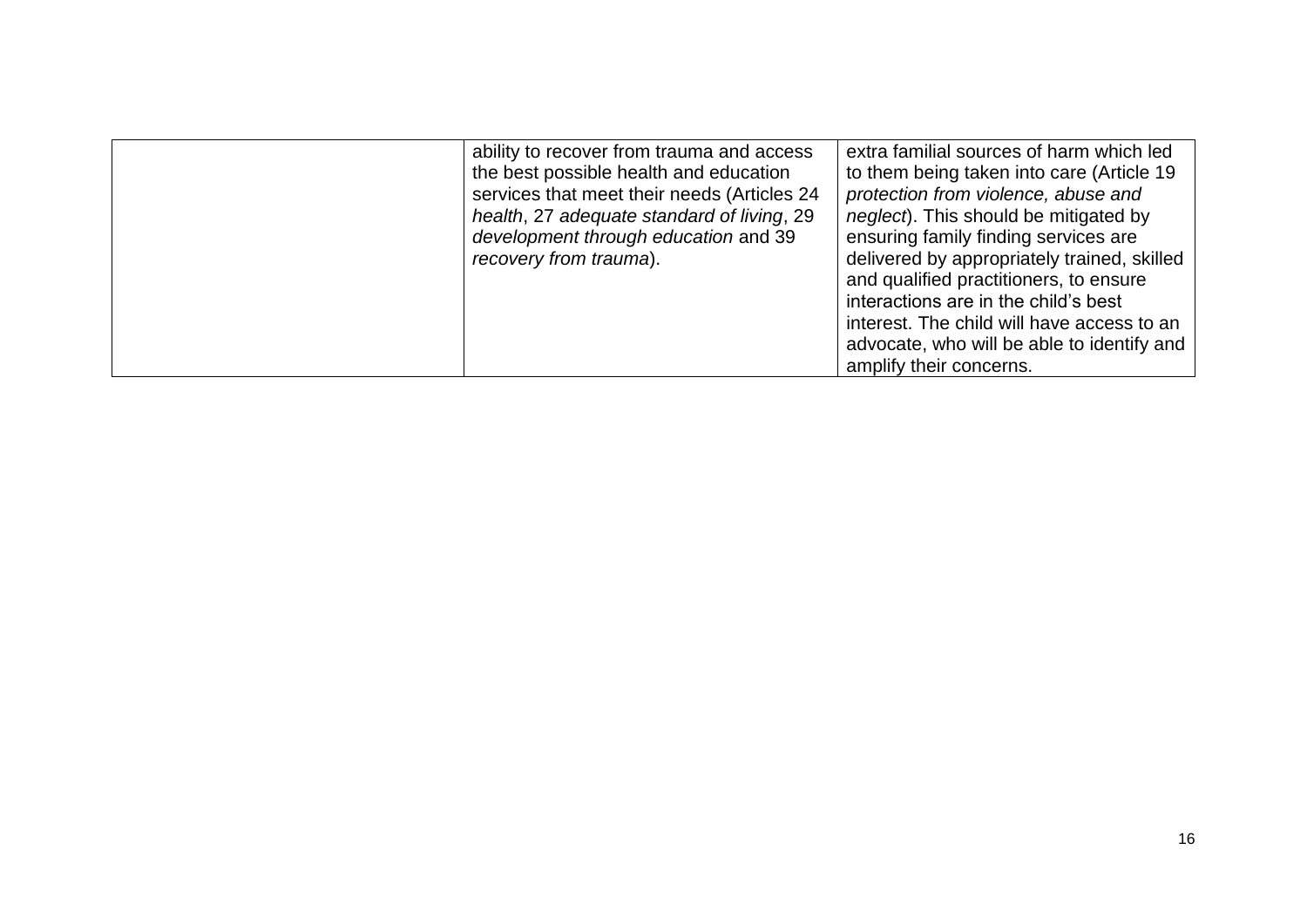| <b>Recommendations</b>                                                                                                                                                                                                               | Likely impact on children's rights                                                                                                                                                                                               | <b>Potential negative impact on</b><br>children's rights and proposed<br>mitigations                                                                                                                                  |
|--------------------------------------------------------------------------------------------------------------------------------------------------------------------------------------------------------------------------------------|----------------------------------------------------------------------------------------------------------------------------------------------------------------------------------------------------------------------------------|-----------------------------------------------------------------------------------------------------------------------------------------------------------------------------------------------------------------------|
| <b>Chapter 7: Realising the potential of</b><br>the workforce                                                                                                                                                                        | A new Early Career Framework will ensure<br>that social workers better understand the<br>needs of children and families and are able                                                                                             | Recommendations will allow social<br>workers to spend more time with children<br>and families. There is a risk that this time                                                                                         |
| Recommendations in this chapter aim to<br>improve the experience of children and<br>families when they interact with<br>professionals. They offer support for                                                                        | to make better informed decisions (Article<br>9 separation from parents). Decision<br>making and the quality of relationships<br>between families and social workers will                                                        | is spent unproductively, through over<br>assessment and inspection rather than<br>providing help.                                                                                                                     |
| newly qualified and experienced social<br>workers, take action against the use of<br>agency social work, and free up social<br>workers to spend more time in direct<br>practice with children and families.                          | also be improved by removing<br>unnecessary administrative burdens and<br>improving case management systems,<br>which increase the amount of time social<br>workers spend in direct practice (Article 12<br>views of the child). | To ensure this time is used effectively, it<br>is essential that social workers and<br>Family Help workers are given autonomy<br>to make decisions and are able to offer<br>direct help to families.                  |
| Recommendations include:<br>a new Social Work Early Career<br>Framework, providing an expert<br>practitioner pathway and national<br>pay scales                                                                                      | A number of recommendations for the<br>social work workforce are aimed at<br>promoting stronger relationships between<br>professionals, children and families.                                                                   | By reducing the amount of unnecessary<br>bureaucracy and administration we<br>expect social workers to do, and<br>decreasing the proportion of social<br>workers in non-caseholding roles, there                      |
| reducing reliance on agency social<br>$\bullet$<br>workers, helping children and<br>families form relationships with the<br>professionals in their lives<br>tackling bureaucracy and unlocking<br>social workers' time so they spend | Creating new regional staff banks will<br>reduce the need for local authorities to use<br>agency social workers, which will increase<br>the depth and longevity of the relationships<br>held between professionals and families. | is a risk that there is less oversight and<br>compliance with agreed processes. This<br>should be mitigated through a focus on<br>building workforce knowledge and skill<br>and by a careful and iterative process of |

#### **Chapter 7: Realising the potential of the workforce**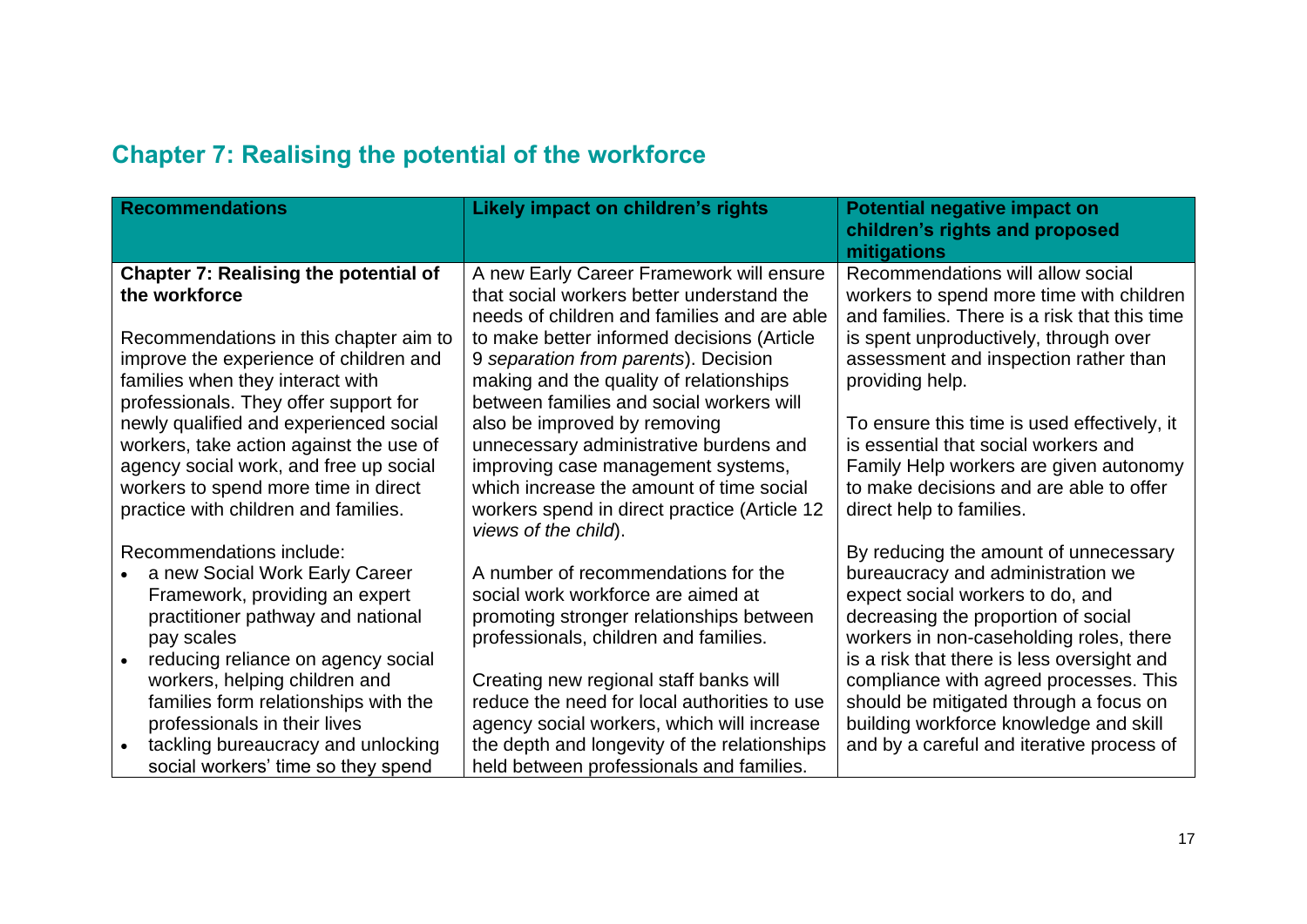| needed by family support workers<br>attractiveness of the profession through a<br>career structure reflected in pay scales, we<br>develop a new pipeline of leaders,<br>capable of running high quality<br>expect more social workers to remain in<br>children's homes<br>post for longer periods of time.<br>invest in leadership development<br>programmes, so leadership is rooted<br>As a result, children and families will<br>in practice and can address the<br>experience greater continuity of<br>relationships with social workers as social<br>racial disparities that the workforce<br>workers remain in post for longer, feel<br>experiences<br>better supported and have a greater<br>knowledge and skills to deliver high quality<br>services and make a genuine difference<br>(Article 12 views of the child, and Article 18<br>parental responsibilities and state<br>assistance).<br>By introducing a new leadership<br>programme for children's home managers,<br>and requiring professional registration, we<br>can be more confident that children's<br>homes will be able to provide loving,<br>supportive and stable environments that<br>allow children to thrive (Article 27 adequate<br>standard of living). | more time working directly with<br>families as part of multidisciplinary<br>teams<br>defining the knowledge and skills | Through introducing new Expert<br>Practitioner roles which keep experienced<br>social workers in practice and increase the | understanding which processes are<br>needed and which can be removed. |
|----------------------------------------------------------------------------------------------------------------------------------------------------------------------------------------------------------------------------------------------------------------------------------------------------------------------------------------------------------------------------------------------------------------------------------------------------------------------------------------------------------------------------------------------------------------------------------------------------------------------------------------------------------------------------------------------------------------------------------------------------------------------------------------------------------------------------------------------------------------------------------------------------------------------------------------------------------------------------------------------------------------------------------------------------------------------------------------------------------------------------------------------------------------------------------------------------------------------------------------|------------------------------------------------------------------------------------------------------------------------|----------------------------------------------------------------------------------------------------------------------------|-----------------------------------------------------------------------|
|----------------------------------------------------------------------------------------------------------------------------------------------------------------------------------------------------------------------------------------------------------------------------------------------------------------------------------------------------------------------------------------------------------------------------------------------------------------------------------------------------------------------------------------------------------------------------------------------------------------------------------------------------------------------------------------------------------------------------------------------------------------------------------------------------------------------------------------------------------------------------------------------------------------------------------------------------------------------------------------------------------------------------------------------------------------------------------------------------------------------------------------------------------------------------------------------------------------------------------------|------------------------------------------------------------------------------------------------------------------------|----------------------------------------------------------------------------------------------------------------------------|-----------------------------------------------------------------------|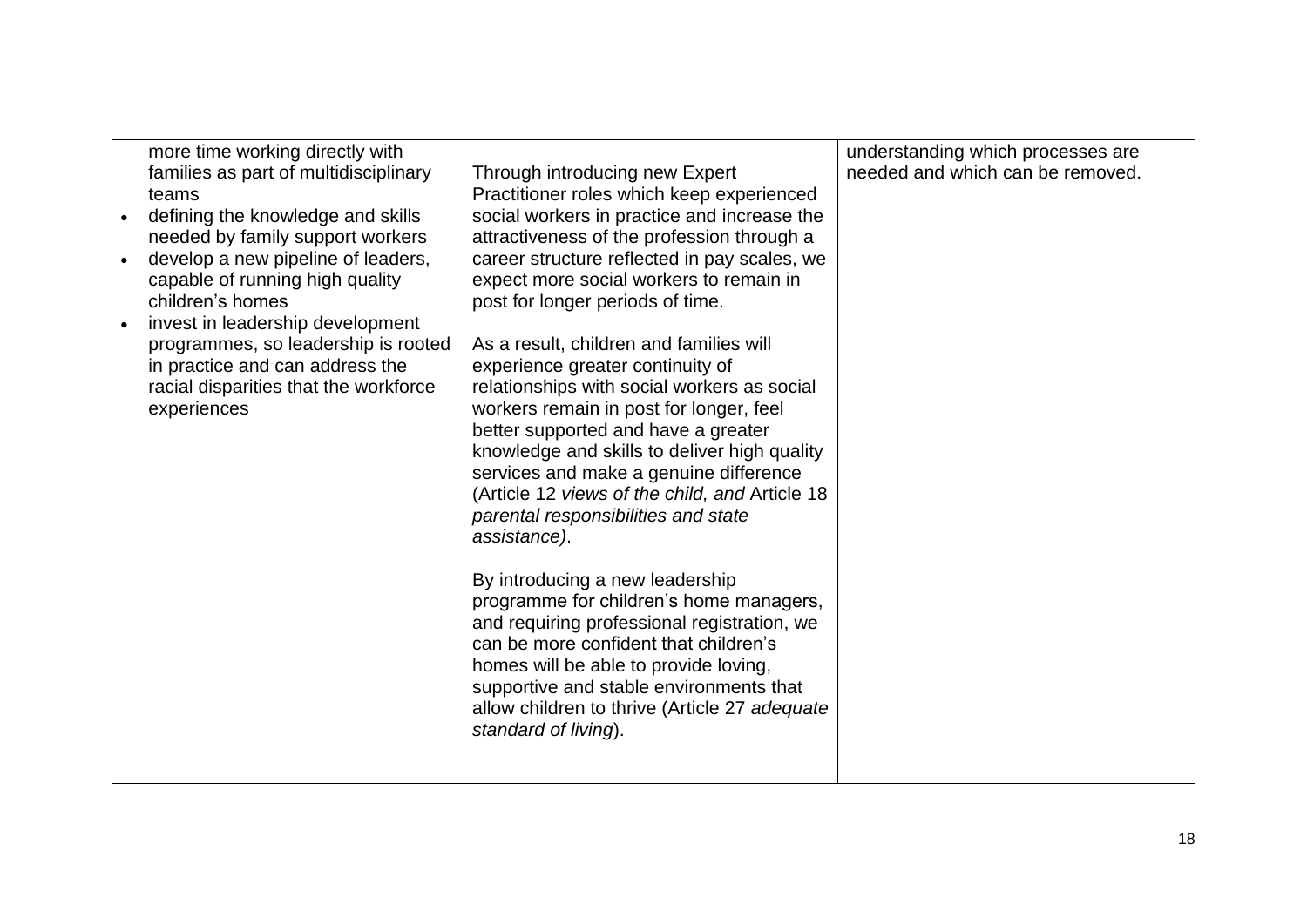#### **Chapter 8: A system that is relentlessly focus on children and families**

<span id="page-18-0"></span>

| <b>Recommendations</b>                                                                                                                                                                                                                                                               | Likely impact on children's rights                                                                                                                                                                                                                                                                               | <b>Potential negative impact on</b><br>children's rights and proposed<br>mitigations                                                                                                                                                                                                                                              |
|--------------------------------------------------------------------------------------------------------------------------------------------------------------------------------------------------------------------------------------------------------------------------------------|------------------------------------------------------------------------------------------------------------------------------------------------------------------------------------------------------------------------------------------------------------------------------------------------------------------|-----------------------------------------------------------------------------------------------------------------------------------------------------------------------------------------------------------------------------------------------------------------------------------------------------------------------------------|
| Chapter 8: A system that is<br>relentlessly focus on children and<br>families<br>Recommendations in this chapter set<br>out the review's proposed changes to<br>the system. These include:                                                                                           | The overall impact of system<br>improvements - whether this is improving<br>performance, making better use of data,<br>addressing structural funding issues, or<br>improving multi-agency working - will<br>promote a broad range of children's rights<br>and support services to act in children's              | There is a risk that the collective impact<br>of system reform $-$ for example setting<br>more direction through the National<br>Children's Social Care Framework - has<br>unintended consequences on children's<br>rights. To mitigate this, we recommend<br>that the government should complete a                               |
| establishing a National Children's<br>Social Care Framework to give<br>national leadership, supported by a<br>balanced scorecard and more<br>coherent regulatory rulebook<br>strengthen multi-agency working and<br>achieve joined up support for<br>children and families           | best interests (Article 3 best interests).<br>By intervening more decisively in<br>inadequate and drifting authorities, this will<br>improve services supporting children's<br>development and reducing the likelihood of<br>children experiencing significant harm<br>(Article 6 life, survival and development | full impact assessment of children's<br>rights (alongside other impact<br>assessments such as equalities and the<br>family test). This should be done in<br>consultation with stakeholders, children<br>and families. This will promote Article 4<br>(implementation of the Convention).                                          |
| address structural problems in how<br>social care is funded<br>improving the role of inspection as a<br>driver of accountability and intervene<br>more decisively when services are<br>not good enough<br>a Data and Technology Taskforce to<br>drive improvements in priority areas | and Article 19 protection from violence,<br>abuse and neglect).                                                                                                                                                                                                                                                  | As part of our recommendations on data<br>we recommend an overhaul of data<br>collections, including collecting important<br>information about children in care. We<br>also recommend improving data linkage<br>to improve our understanding of how to<br>support children and families. Both of<br>these recommendations, if not |